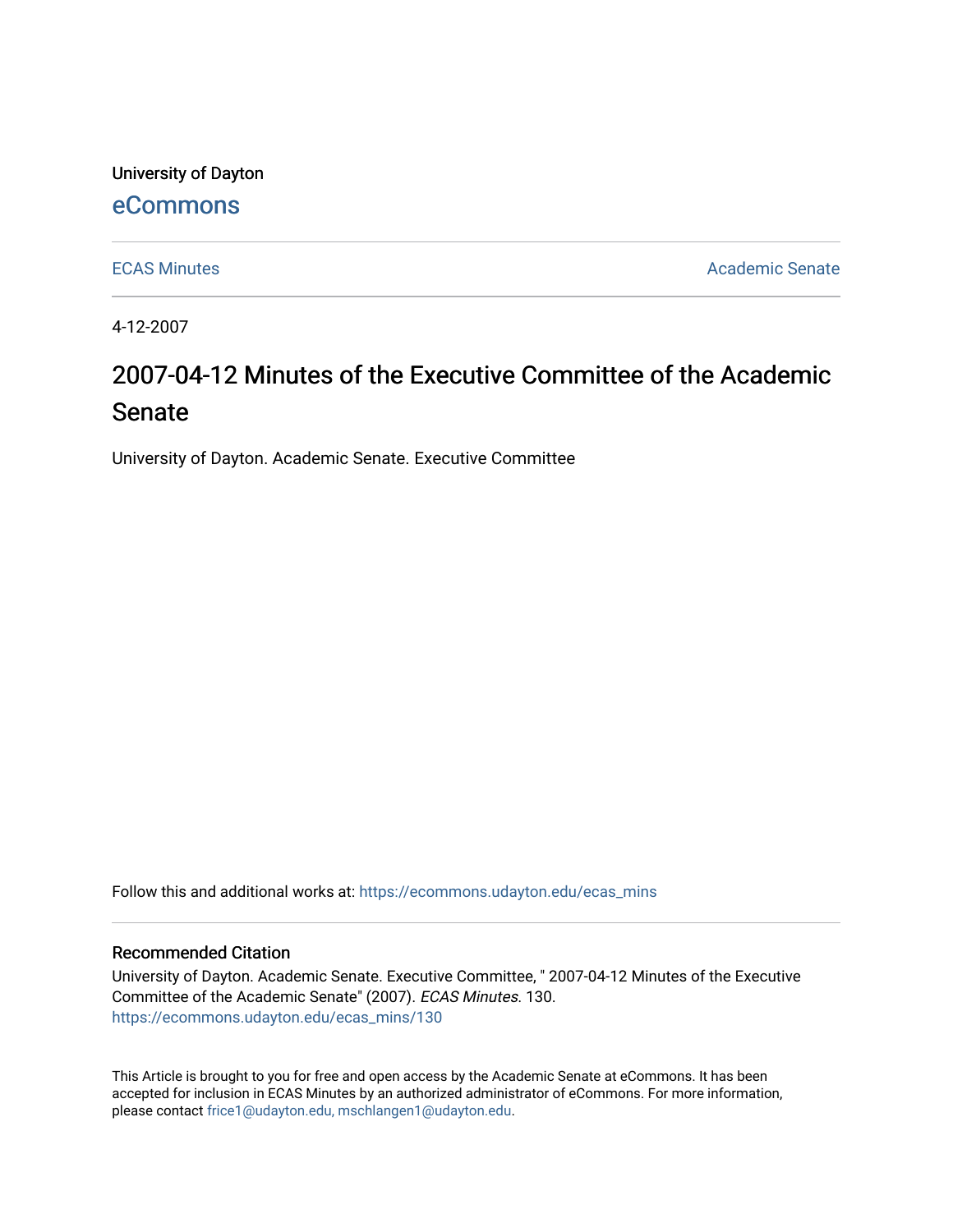[Approved April 19, 2007]

Minutes of the Executive Committee of the Academic Senate April 12, 2007 St. Mary's 113 B; 12:00 AM

Present: D. Biers (presiding), D. Courte, G. DeMarco, P. Johnson, M. Lofton, M. Morton, J. O'Gorman, R. Penno, F. Pestello, A. Seielstad, R. Wells

J. Farrelly (Faculty Board)

Roll Call: Eleven of the twelve members of the Committee were present.

Prayer and Welcome: D. Biers opened the meeting with a prayer.

Approval of Minutes: March 29, 2007 were approved.

New Business:

- D. Biers has consulted with J. Untener to identify any senators who may be on leave next year or who may be leaving the University. Youssef Rafoul will serve a one year term as a natural science representative to complete a term for a representative who has resigned. There will be need for a one-year replacement in both education and natural sciences because of sabbatical leaves. D. Biers will contact those next in line to serve. Senate elections for the Executive Committee will take place at the April 20 meeting. New Senators will be asked to attend the meeting. We will need to elect representatives to the Executive Committee from social sciences, engineering, and education. In addition, we need to elect one-year replacements in the areas of natural sciences and deans. D. Biers will consult with J. Owen in the Provost Office about gathering information from the members of the new Academic Senate so that proposed membership of sub-committees can be developed at the Executive committee meeting on April 19.
- The Executive Committee reviewed the most recent draft of the University Promotion and Tenure Policy document. A few final changes were made and the action and reference were finalized. The document will be posted on the Senate website on April 13. There will be no changes made to the document between that posting and the meeting of the Academic Senate on April 20. A vote will be taken at the April meeting. Amendments can be made at that meeting. If the document is approved at the April 20 meeting, open hearings will need to be conducted in the Fall of 2007 and a vote of the tenured and tenure-track faculty will need to take place. It was agreed that consultation will take place with the Board of Trustees about whether or not a post-tenure review policy needs to be in place before the promotion and tenure policy can become effective.
- The Academic Calendar for 2008-2009 was discussed. The calendar is already approved. The calendar includes the movement of Christmas on Campus to a Friday (December 12, 2008). It also includes Saturday examinations for both semesters. Concern was expressed that while the Academic Policies Committee was consulted, the Executive Committee